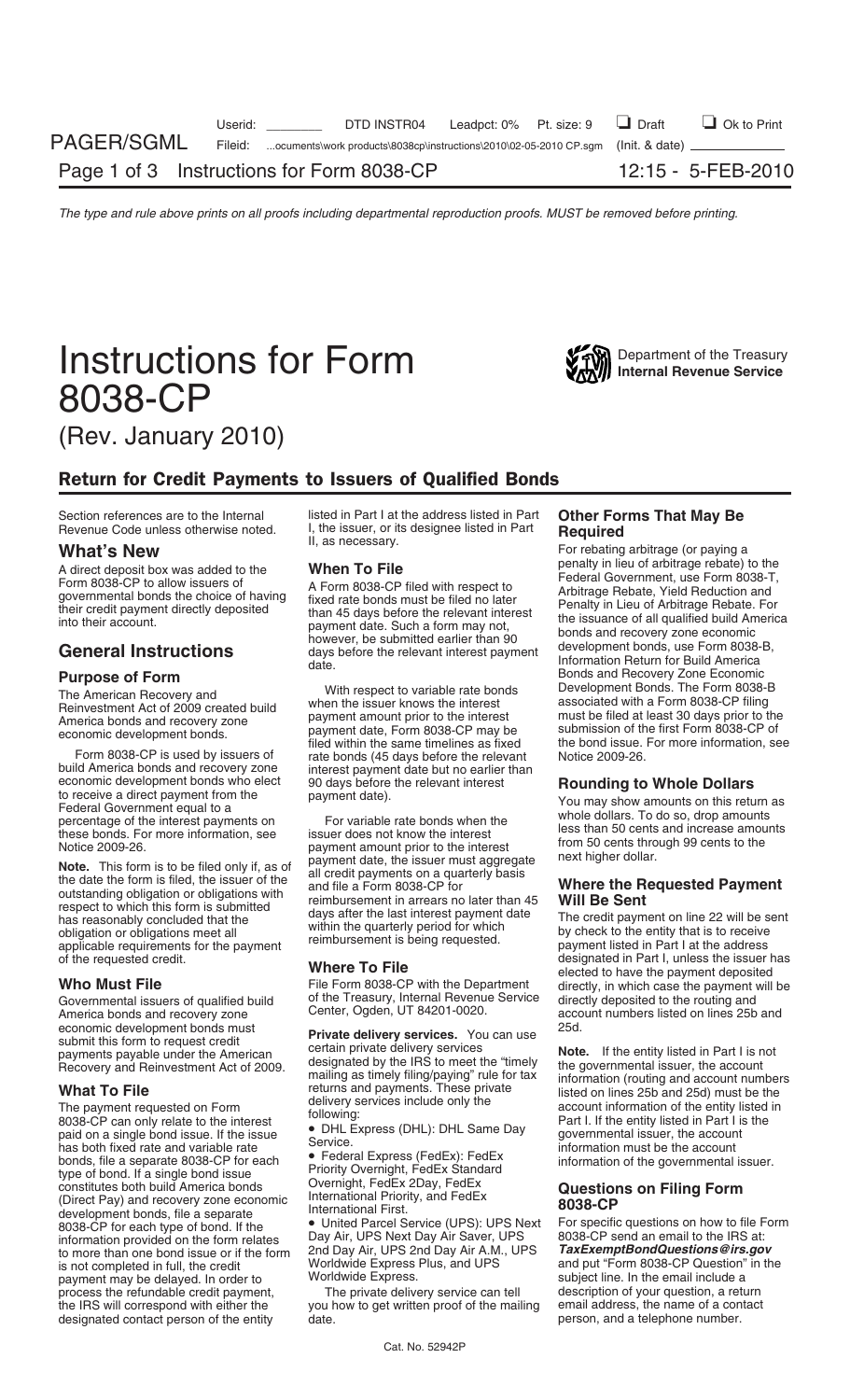previously filed return, check the **Note.** If line 5 authorizes the IRS to call<br>
"Amended Return" box in the heading of a person other than an officer of the the box that applies to<br>
the form.<br>
Issuer for more information,

information. Attach an explanation of the *person*, as necessary to process this *exument are left blank it will delay*<br>
reason for the amended return and write return.<br>
across the top, "Amended Return **Part II— Report i** across the top, "Amended Return **Part II—Reporting Authority**<br>Explanation."

governmental issuer. The issuer's name and 2 filed with respect to the bond issue. the interest payment date. The amount should be identical to the name listed on should be identical to the name listed on<br>Form 8038-B, Part I, line 1. If the **Line 10.** This line is for IRS use only. Do<br>governmental issuer authorized another the fact of the line of the line of the line of the line and governmental issuer authorized another<br>example, a trustee bank) to<br>receive the requested refundable credit<br>payment on its behalf, enter the name of<br>the issue date should be identical<br>the Form bond). (See What To File.)

the entity listed in Part I. By entering the<br>name of an entity other than the<br>name of an entity other than the<br>name of an entity other than the<br>name of an entity other than the<br>name of an entity offer the commental<br>issuer

number (EIN) of the entity identified in line "None."<br>1. If the issuer is the entity listed in Part I, Lines 15 and 16. If the governmental Return for Tax-Exempt Governmental 1. If the issuer is the entity listed in Part I, **Lines 15 and 16.** If the governmental Return for Tax-Exempt Governmental the issuer's EIN should be identical to the issuer is not the entity listed in Part I,<br>EIN listed on Form 8038-B, Part I, line 2. enter the name, title, and phone number EIN listed on Form 8038-B, Part I, line 2. enter the name, title, and phone number attach an explanation and write across An entity that does not have an EIN of the officer of the issuer or other person should apply for one on Form SS-4,  $\qquad \qquad$  (including legal representative or paid should apply for one on Form SS-4, (including legal representative or paid scheduled credit payment." For variable<br>Application for Employer Identification preparer) whom the IRS may call for more rate bonds, no explanation Number. You can get this form on the IRS information. If the governmental issuer is **Lines 21a and 21b.** Lines 21a and 21b

enter the name, title, and phone number the issuer's authorized representative amount, then enter the amount on line

**Part I—Information on Entity** payment of the credit (such as an an all the cressary to process this return.<br> **That Is To Receive Payment of** IRS may call for more information. If the **Lines 17a and 17b.** Enter the type of

the form.<br>
The amended return must provide all<br>
the information reported on the original<br>
the information reported on the original<br>
the information of the enew or corrected<br>
information of the energian of the person, as ne

payment is to be paid. If the payment is to bond issue. The issuer's name and EIN The same date the interest is paid.<br>Be made to the governmental entity that should be identical to the name and EIN Line 19. Enter the amoun issued the bonds, enter the name of that listed on the Form 8038-B, Part I, lines 1 payable to the holders of the bonds on<br>governmental issuer. The issuer's name land 2 filed with respect to the bond issue. If the interest

**Note.** The IRS will send payment only to **Line 13.** Enter the name of the bond the entity listed in Part I. By entering the issue. The name of the bond issue should

payment.<br> **Line 2.** Enter the employer identification no assigned CUSIP number, write return for the bonds filed separately with<br>
number (FIN) of the entity identified in line "None." The US (Ferm 9038 G Information

preparer) whom the IRS may call for more rate bonds, no explanation is required.

Lines 5 and 6. If the governmental person other than an officer of the issuer  $\bullet$  If a prior credit payment amount was issuer is not the entity listed in Part I, for more information, by signing this form received that wa for more information, by signing this form

**Specific Instructions** of the designated contact person for the consents to the disclosure of the issuer's entity named in Part I that is to receive return information to such person, as

**Amended return.** An issuer may file an<br>amended return to change or add to the<br>information reported on a previously filed<br>return, with respect to a single issue for<br>the same interest payment date. If you<br>the same interest

**ENTION** are left blank it will delay

Explanation."<br> **Note.** Do not check the "Amended governmental issuer authorized the IRS<br>
Return" box if you are correcting prior to pay the requested refundable credit<br>
Filings of Form 8038-CP by using lines payment to ano 21a or 21b. However, if you previously<br>
filed a final return and need to make<br>
subsequent corrections to lines 21a or<br>
21b only, then you should check the<br>
"Amended Return" box.<br> **Line 1.** Enter the name of the entity to<br>

payment only to the 13. Books behalf on the issue of the bond **Note.** Credit payments are not allowed **Note.** The IRS will send payment only to **Line 13.** Enter the name of the bond for preissuance accrued interest.

website at www.irs.gov or by calling the entity listed in Part I, leave lines 15<br>1-800-TAX-FORM (1-800-829-3676). You and 16 blank.<br>may receive an EIN by telephone by **Note.** If the governmental issuer following the instru